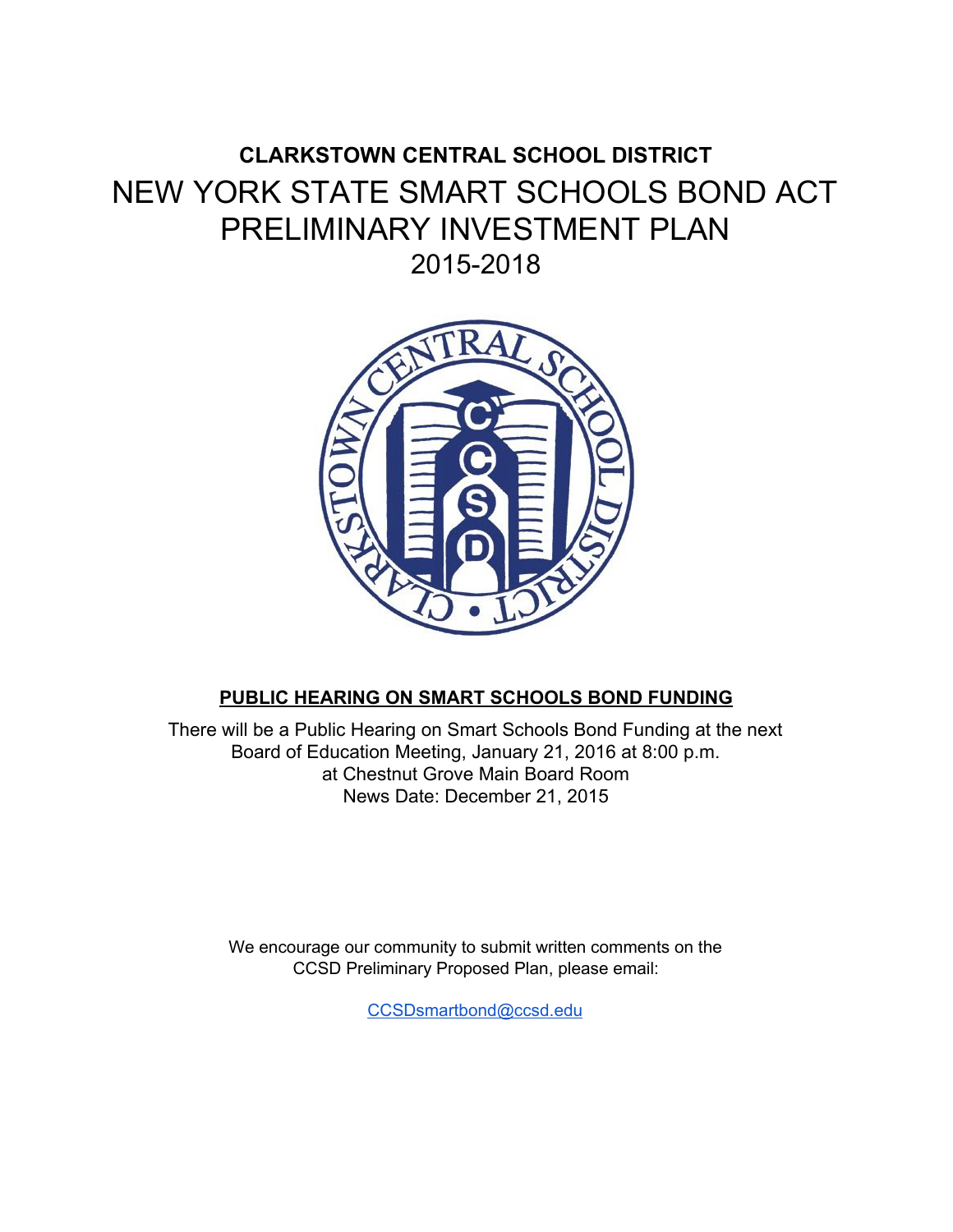## **TABLE OF CONTENTS**

**PLAN OVERVIEW** 

**PRECONDITIONS** 

**PLAN GOALS** 

PURCHASE PLAN & ALLOCATION OF FUNDS

PROFESSIONAL DEVELOPMENT

**SUSTAINABILITY** 

**INVESTMENT PLAN TIMELINE** 

**REFERENCES**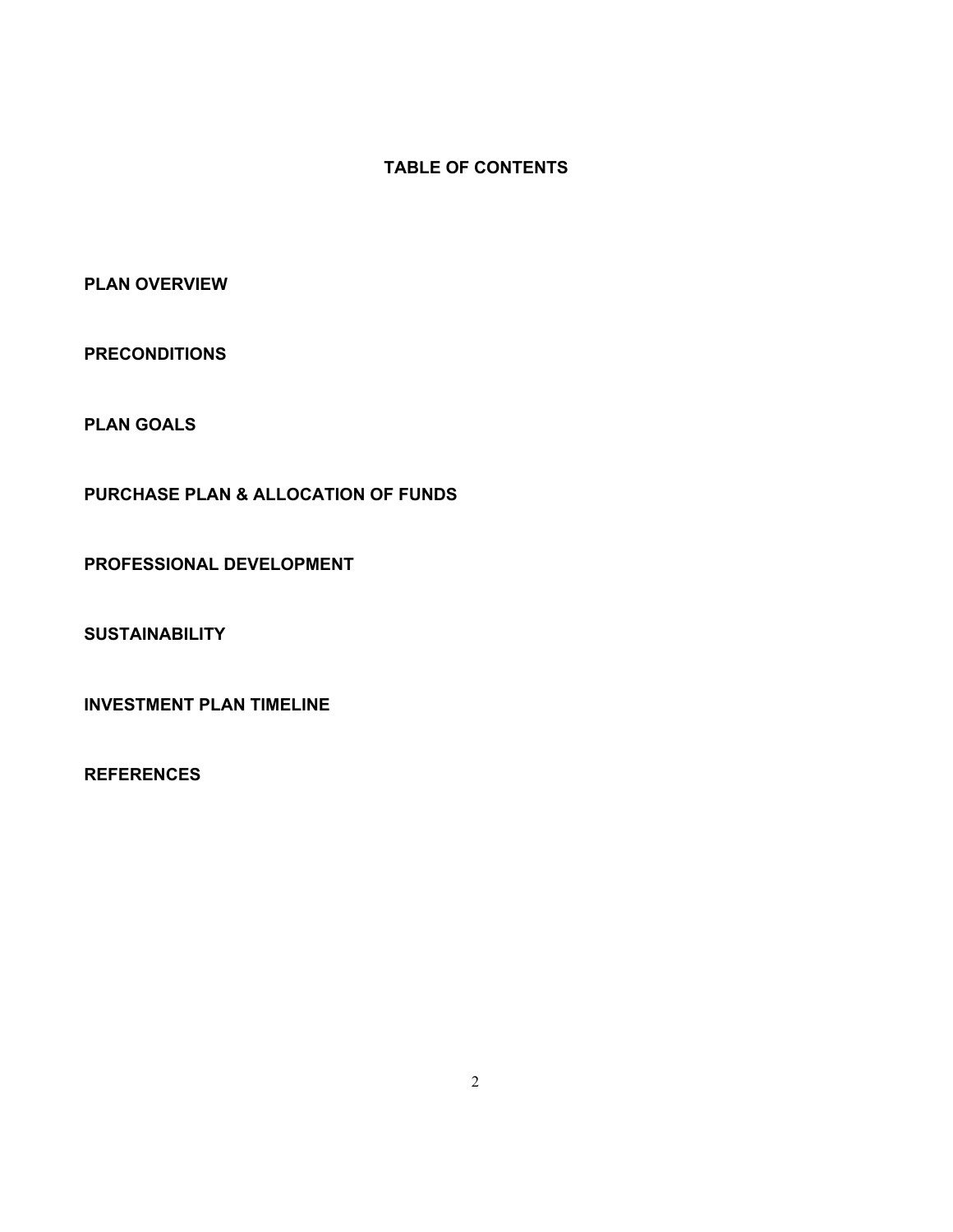#### **PLAN OVERVIEW**

In January 2014, Governor Andrew M. Cuomo called for New York State to invest \$2 billion in its schools through a Smart Schools Bond Act (SSBA). Voters approved the Smart School Bond Act in November 2014 and as a result the Clarkstown Central School District was allocated to receive \$2,806,902. In alignment with the goals set by The Clarkstown Central School District 2015-2018 Technology Plan, adopted by the District, the Smart Schools Investment Plan will utilize the SSBA funding allocation in the following instructional technology priorities:

- Upgrade CCSD network infrastructure
- Expand the CCSD wireless equipment in place
- Refresh uninterrupted power supply
- Provide for Instructional devices and classroom technology

In collaboration with the CCSD District Wide Superintendent's Committee for Technology, and in consultation with groups of District Administrators, Teachers, Students, Parents, Community Members, Nonpublic School Representatives located within the Clarkstown Central School District geographic boundaries, and aligned with the CCSD 2015-2018 Technology Plan, this three year investment plan has been drafted to focus this funding on the Smart Schools Bond Act allowable expenditures that include:

- School Connectivity
- Classroom Technology

#### **PRECONDITIONS**

All New York State public school districts are required to complete and submit a District Instructional Technology Plan survey to the New York State Education Department in compliance with Section 753 of the Education Law and per Part 100.12 of the Commissioner's Regulations. Districts that include investments in high-speed broadband or wireless connectivity and/or learning technology equipment or facilities as part of their Smart Schools Investment Plan must have a submitted and approved Instructional Technology Plan Survey on file with the New York State Education Department (NYSED). The Clarkstown Central School District submitted their required Instructional Technology Plan Survey to NYSED in September 2015 and was approved in October 2015.

As established by the Smart Schools Bond Act Guidance a precondition to utilizing the SSBA funds requires that the District must ensure adequate Internet bandwidth to further expand wireless connectivity for classrooms and additional technology devices for classrooms. The minimum adequate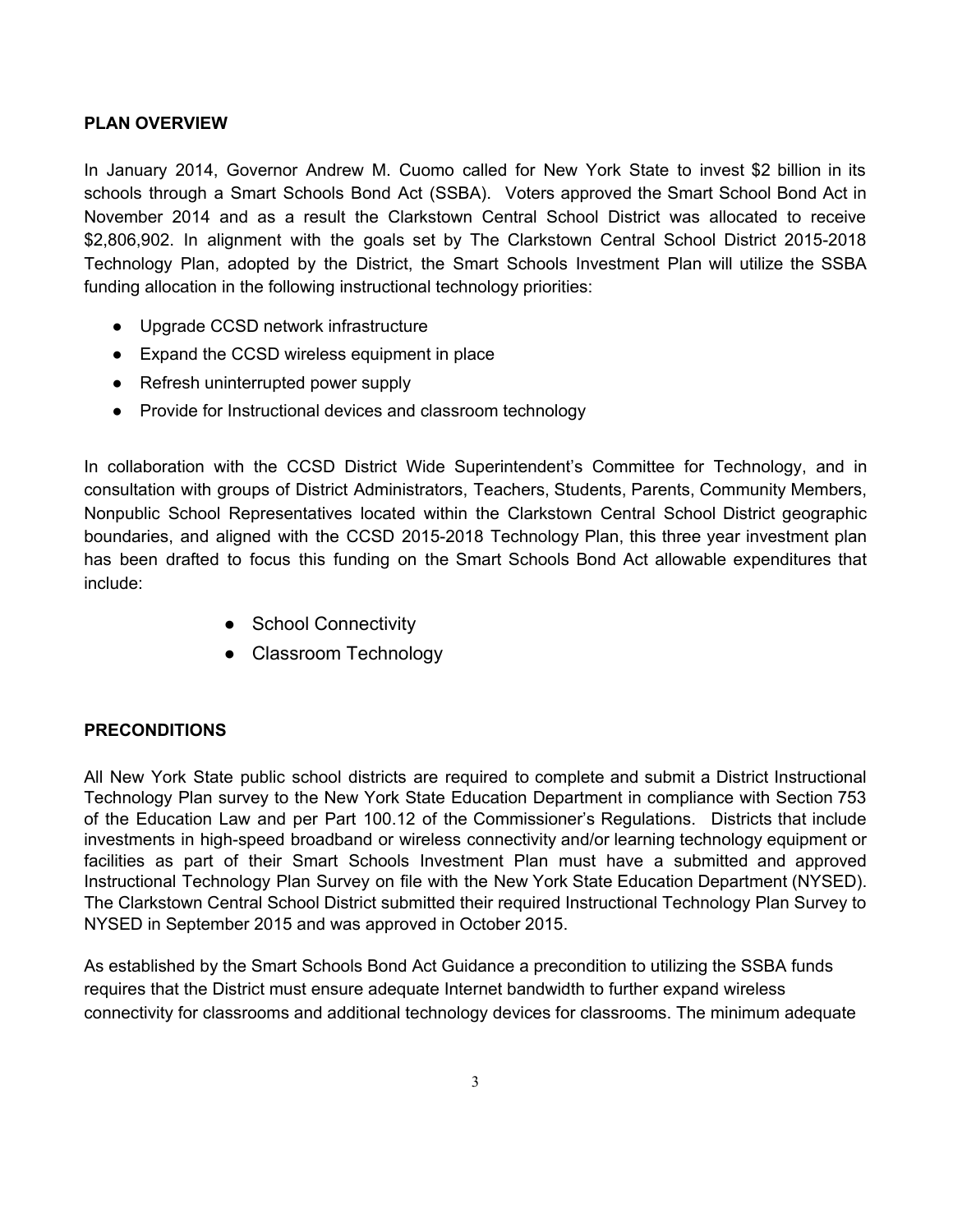Internet bandwidth is 100Mbps per 1,000 students to support the inclusion of additional learning technology devices for the classroom.

CCSD has a managed fiber system between buildings in our school district's private network which provides capabilities of up to 10 Gigabit of interconnectivity. However, CCSD is currently using only 1 Gigabit between sites for district interconnectivity. The Smart Schools Bond funding would provide for important upgrades to the CCSD network infrastructure allowing increased connectivity to 10 Gbps.

## **SMART SCHOOLS BOND ACT FUNDING GOALS**

The Clarkstown Central School District Smart Schools Bond Act Funding goals align with the District's 2015-2018 Technology Plan that includes:

- o Goal 1: Curriculum and Instruction: To improve technological literacy which will provide the skills necessary for both students and staff to utilize technology as a tool for creative expression, research, problem-solving, and higher order thinking skills.
	- Identify appropriate technology (software, peripherals, online tools, etc.) in relation to curricular goals to enhance teaching and learning.
- o Goal 2: Curriculum and Instruction: To integrate technology, as a tool, to enhance teaching and learning in support of the curriculum.
	- O Teachers will have the ability to collaborate about curricular decisions with other teachers in designing, implementing and assessing technology infused lessons and units of study to the curricular goals, District goals, and state standards.
	- Review the effectiveness of the technology used in units of study.  $\bullet$
- o Goal 3: Professional Development: To continue to provide professional development to facilitate the use of technology as an integral tool to enhance teaching and learning.
	- Lead teachers will have opportunities to attend external conferences to learn new learning  $\mathbf{r}$ strategies that utilize technology to engage students.
	- Teachers will also have opportunities to share "best practices" during internal professional development time
- o Goal 4: Infrastructure: Provide the infrastructure and technical support necessary to support the goals and requirements of the curriculum.
	- Teachers and students will have access to technology to enhance instruction and increase student engagement and achievement.
	- Build broadband capacity to the 100 Mbps per 1,000 students as recommended by state guidelines.
	- Provide high quality and stable wireless access at all District facilities.
- o Goal 5: Hardware/Devices: Provide the hardware and devices necessary to support the goals and requirements of the curriculum.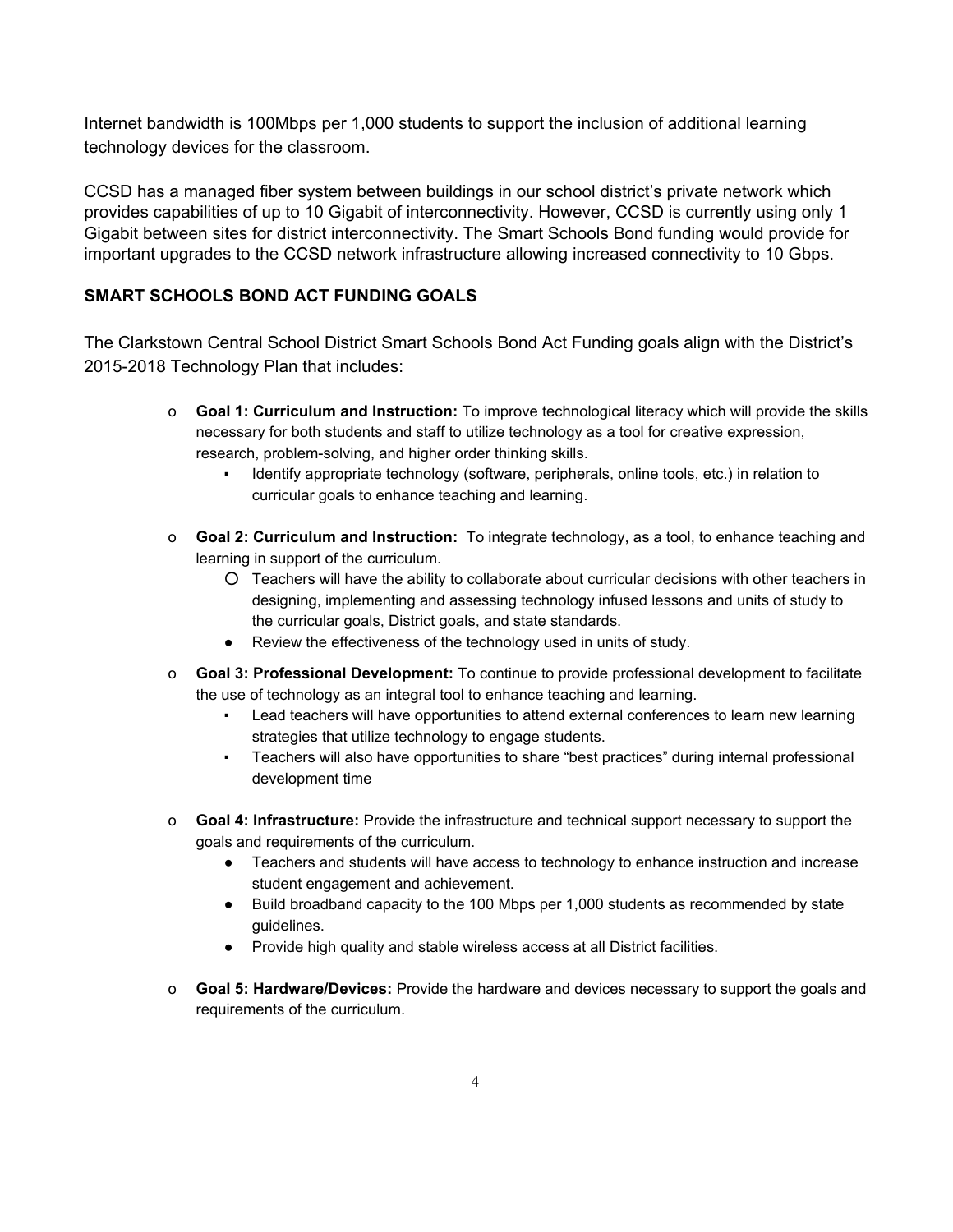- o Goal 6: Community: Partner with parents and stakeholders to communicate, discuss and carry out the vision of the District's Instructional Technology Plan.
- o Goal 7: Community: Create and support an ongoing relationship with community members and local professionals in technology fields to understand the current and future technology needs of our students.

Specifically, the District's Smart Schools Bond Act funding allocations will focus on:

- Expanding CCSD network Infrastructure to upgrade connectivity and speeds (Bandwidth) between CCSD schools out to the Internet.
- Expand current Wi-Fi infrastructure for Wi-Fi access points for all classrooms.
- Expand devices for CCSD Classrooms.
- Provide devices for Non-Public Schools as required by Smart Bond.

# PURCHASE PLAN & ALLOCATION OF FUNDS

Clarkstown Central School District supports a technology network of over 10,000 users. Under current funding resources for technology equipment, that includes BOCES Purchase Agreements (IPA), District Technology Department annual budget allocations, eRate funding, and any grant funding available. We are fiscally unable to move as rapidly as we would like to equip all schools with wireless technology and devices in all classrooms. We would like to increase the speed of the Internet bandwidth from 500 Mbps to 1 Gbps. In addition, we would like to increase the connectivity between our schools from 1 Gbps to 10 Gbps as well as to upgrade devices with SSBA funding. In alignment with the approved CCSD 2015-2018 District Technology Plan, the District plans to utilize SSBA funds as described below in Table 1 for the SSBA allowable expenditure Budget Category areas.

| <b>SSBA Budget Category</b>                | <b>Allocations</b> |
|--------------------------------------------|--------------------|
| <b>School Connectivity</b>                 | \$2,583,275        |
| Upgrade CCSD Core Network Infrastructure   | \$1,167,951        |
| Expand CCSD Wireless Access for Classrooms | \$915,324          |
| Uninterrupted Power Supply                 | \$376,338          |
| <b>Upgrade EOL Servers</b>                 | \$123,662          |
| (*pricing subject to change)               |                    |
| <b>Overall Classroom Technology</b>        | \$223,627          |
| <b>CCSD Classroom Technology:</b>          | \$205,865          |
| <b>Instructional Mobile Devices</b>        |                    |
| Non-Public Classroom Technology:           | \$17,761           |
| Non-Public Schools Device Loaning Program  |                    |
| Allocation*                                |                    |
| (*subject to change)                       |                    |

| TABLE 1: SSBA Allowable Expenditure Summary of \$2,806,902 by Budget Category |  |  |
|-------------------------------------------------------------------------------|--|--|
|                                                                               |  |  |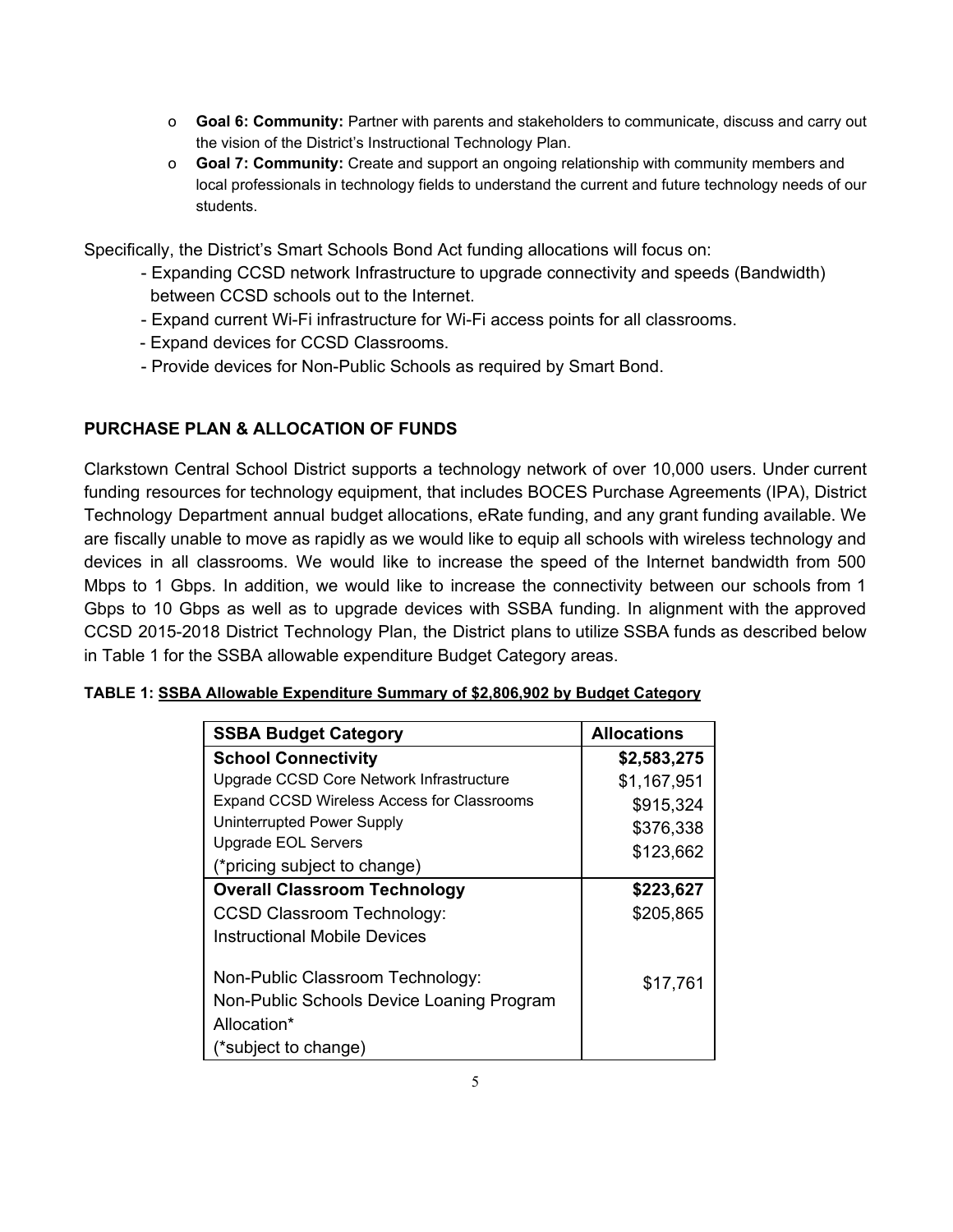| <b>TOTALS</b> | \$2,806,902 |
|---------------|-------------|

#### • Upgrade CCSD Network/Access Connections

Expand network Infrastructure at all CCSD schools to upgrade to 10 Gigabit switches, 10 Gigabit fiber uplinks between sites, server refresh, and upgraded UPS modules, along with network management and environmental monitoring for these new devices. This is designed to increase internet and network speeds between CCSD schools from 1 Gigabit to 10 Gigabit capacities.

#### • Upgrade and Expand CCSD School Internal Connections and Components

Currently CCSD has a Wireless Network at all schools and Cisco Meraki Wireless Access Points in every other classroom. We will be upgrading all current access points to the latest IEEE 802.11 standards, and expanding Cisco Meraki wireless components at all schools to include: Access Points (WAPS) for every classroom, instructional areas, and other areas in the district.

#### • Refresh Uninterrupted Power Supply

CCSD plans to refresh all UPS modules in each of the main wiring closets for all schools.

#### PROFESSIONAL DEVELOPMENT

As technology becomes more widely available and continues to change, there is a compelling need to provide on-going professional development to support educational reform goals, New York State standards to model collaborative inquiry-based learning and to guide staff toward incorporating the global infrastructure in instruction and productivity.

The Clarkstown Central School District is dedicated to providing students with the technological skills to become productive members of an ever changing global society. In order to meet this goal, we must provide our District's staff with the skills necessary to implement best practices into their classroom. As a result, our overarching goal for professional development is:

"To continue to provide professional development to facilitate the use of technology as an integral tool to enhance teaching and learning."

Technology Professional Development Goals below are from the 2015-2018 District Technology Plan.

In order to achieve this goal, the district will focus on the following:

• Continue using the District's 2 Technology Learning Facilitators as the primary source of on-going and on-demand professional development for teachers, administrators, and support staff.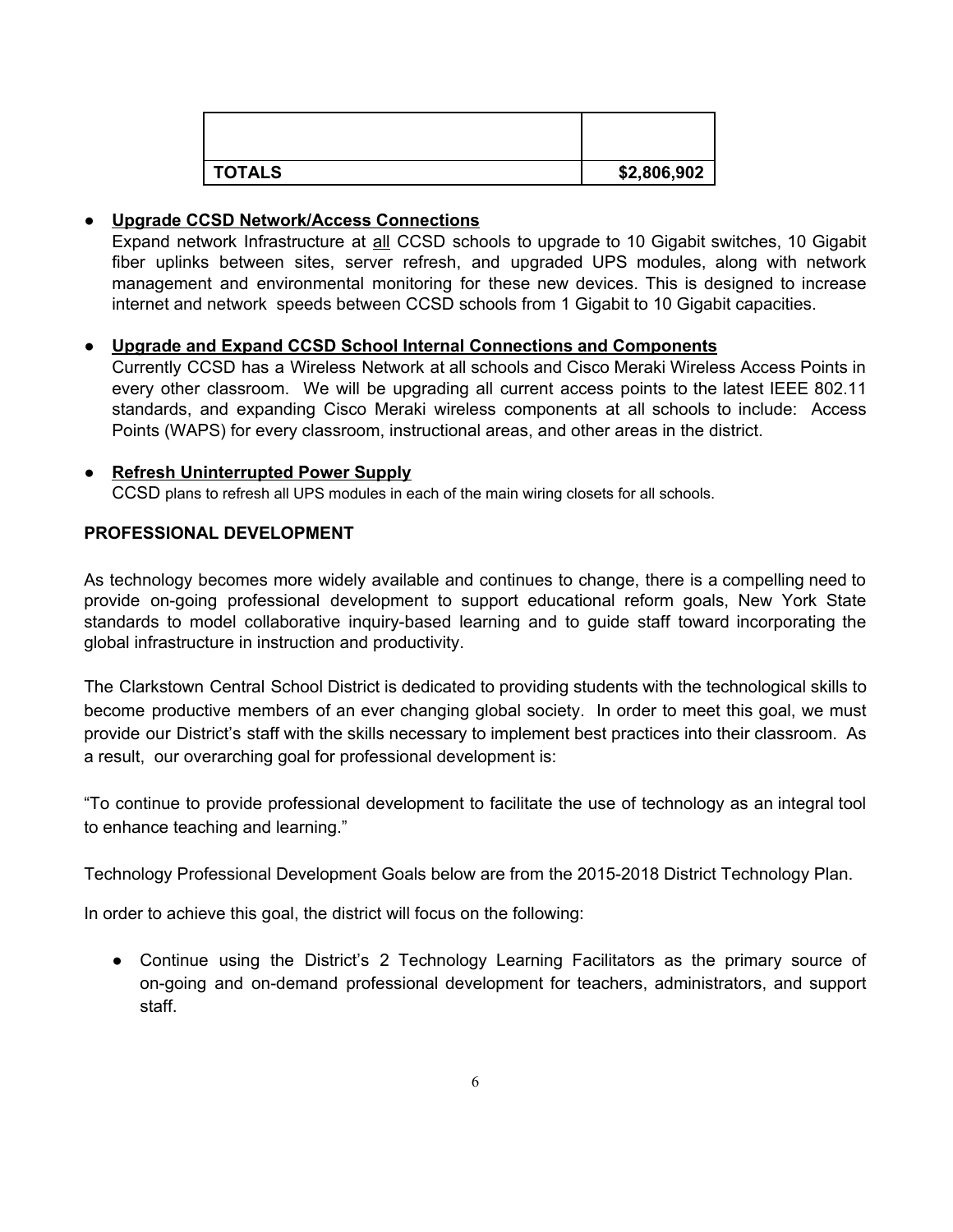- Lead teachers will have opportunities to attend external conferences to learn new strategies that utilize technology to engage students.
- Teachers will also have opportunities to share "best practices" during internal professional development time.

### **SUSTAINABILITY**

In addition to the existing CCSD Technology Refresh Plan in which the District budgets funds for device replacements, the District is committed to upgrading to new devices purchased through the Smart Schools Bond Act which will supplement the existing equipment replacement cycle already in place. In each of the next four years, funds will be budgeted for the normal repair costs of a percentage of the total devices. After four years the devices will be replaced and/or reallocated in order to ensure the equipment stays current and new technology is supported.

In addition, the CCSD is taking advantage of financing opportunities via IPAs (leasing contracts with NYSED approval) to obtain leased devices for the District cost effectively. This financing strategy allows the District to extend and sustain the initial investment in devices using The Smart Schools Bond Act funding.

#### PROVISIONS AND DISTRIBUTION TIMELINE

Once the CCSD Smart Schools Bond Act Investment Plan is reviewed by the state education department and then approved by the Smart Schools Review Board, equipment will be purchased in accord with the District's purchasing policies and budget cycles within the next five years. Once equipment arrives, the Technology Department Staff will prioritize inventory and provision of the equipment in accordance with our multi-year plan. Based on proposed quantities, equipment should be in place and operational within 60-90 days after it arrives. Projects are prioritized in the below order:

- 1. Upgrade CCSD network infrastructure
- 2. Upgrade and expand the CCSD wireless equipment in place
- 3. Uninterrupted Power Supply refresh
- 4. Add devices for classroom technology

The District will include this new equipment in its existing inventory database and monitor it to ensure equipment is securely maintained in its designated locations. The District's asset insurance database will be updated to reflect the additional equipment as well.

#### **REFERENCES:**

To learn more about the Smart Bond Act Guidelines go to:

http://www.p12.nysed.gov/mgtserv/smart\_schools/docs/Smart\_Schools\_Bond\_Act\_Guidance\_04.27.15\_Final.pdf